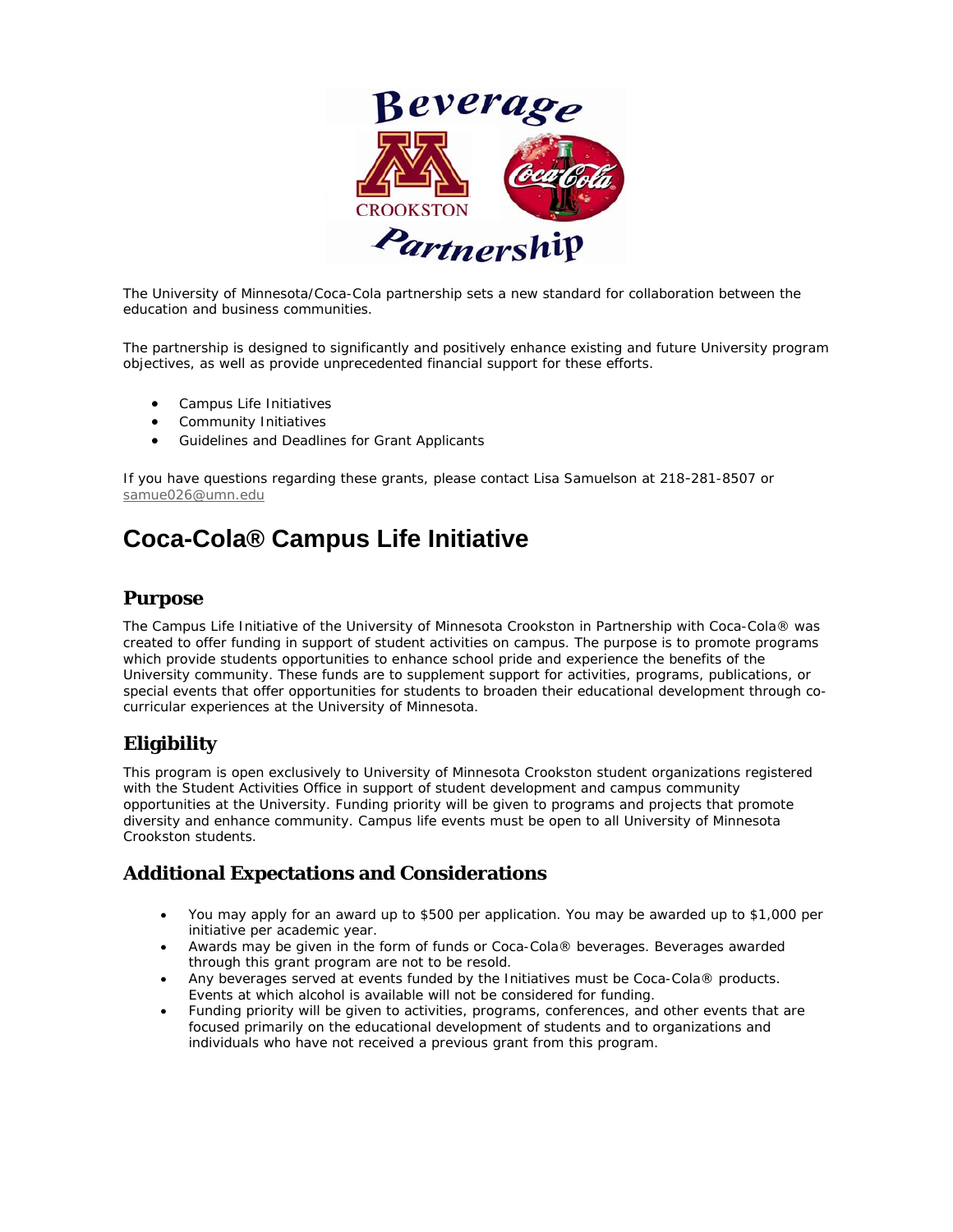# **Coca-Cola® Community Initiative**

#### **Purpose**

The Community Initiative of the University of Minnesota Crookston in Partnership with Coca-Cola® was created to offer contributions in support of interaction between the campus and the community of Crookston and of greater Minnesota. The purpose is to promote programs, activities, publications, or special events which create opportunities for students to enhance their educational development through interaction and experiences with the community outside of the University.

# **Eligibility**

This program is open primarily to University of Minnesota departments, collegiate units, and registered student organizations. Priority will be given to projects that promote diversity, enhance community and encompass the broader community.

If you have any questions regarding the Coca-Cola® Grant Initiatives please call Student Activities Office at 218-281-8507.

# **Additional Expectations and Considerations**

- You may apply for an award up to \$1,500 per application. Awards may be given in the form of funds or Coca-Cola® beverages. Beverages awarded through this grant program are not to be resold.
- Any beverages served at events funded by the Initiatives must be  $Coca-Cola@$  products. Events at which alcohol is available will not be considered for funding.
- Funding priority will be given to activities, programs, conferences, and other events that are focused primarily on the educational development of students and to organizations and individuals who have not received a previous grant from this program.

# **Application Due Dates**

You may submit an application as early as you like. However, **applications must be received in the Student Activities office at least TEN business days BEFORE the event** in order to be considered. **No funding requests will be considered for events that occurred prior to submission.**

\* April 30 is also the deadline for all initiatives planned in the first four weeks of the next academic year.